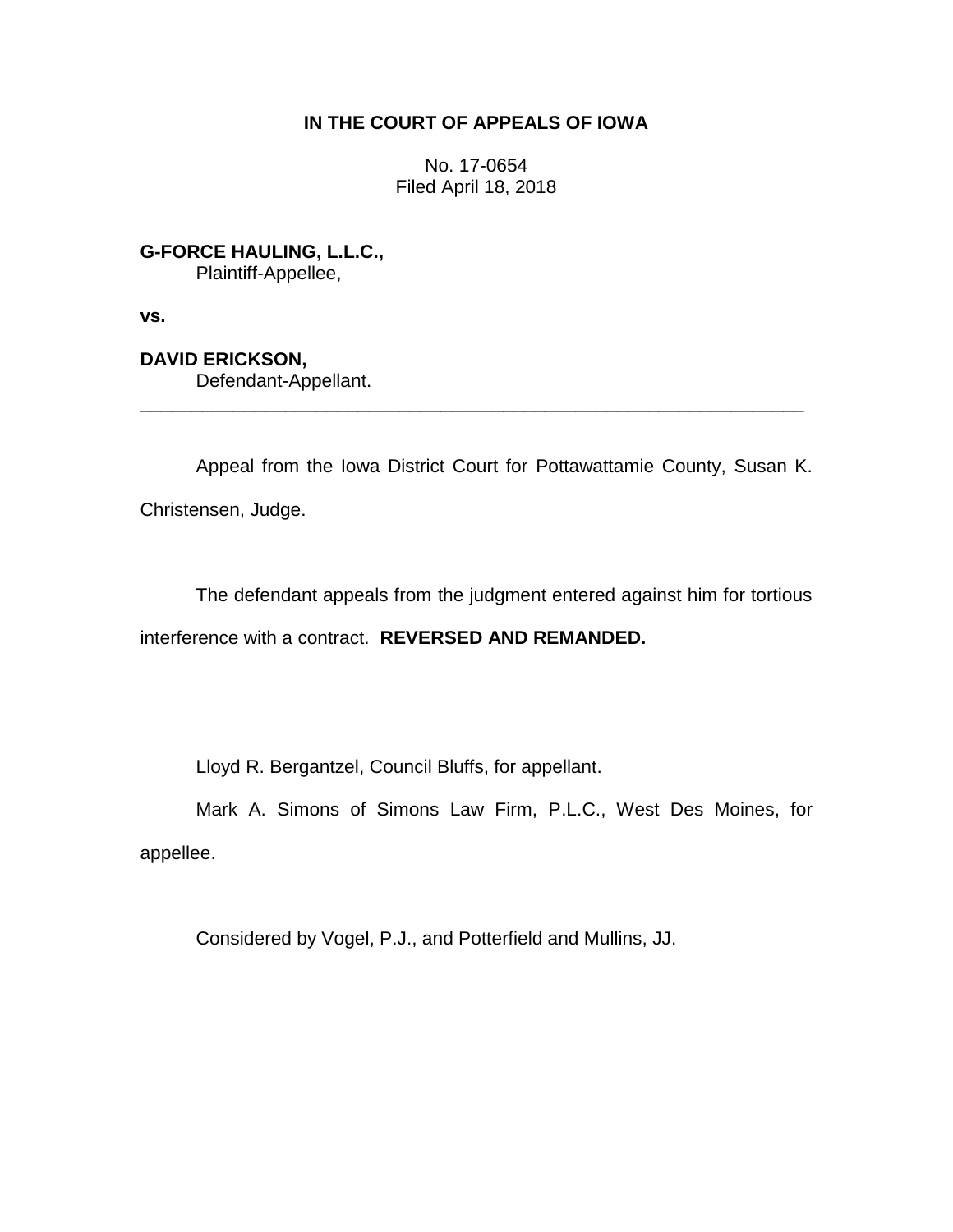### **POTTERFIELD, Judge.**

David Erickson appeals from the judgment entered against him for tortious interference with a contract after a trial to the court. Erickson challenges some of the district court's evidentiary rulings and the court's determination that he intentionally interfered with the contract between plaintiff G-Force Hauling, L.L.C. (G-Force) and Menards, Inc.. Erickson also argues G-Force failed to mitigate its damages and asks for an award of appellate attorney fees.

#### **I. Background Facts and Procedure.**

On April 18, 2011, Kevin Gowens, through his business G-Force, entered into a contract with Menards to deliver goods purchased from the Menards store located in Council Bluffs to Menards's customers. G-Force signed a new contract each calendar year it continued to make deliveries for Menards, including a contract for the year of 2013. G-Force did not sign a contract for 2014.

Under the contract, G-Force received compensation based on mileage and handling charges and was eligible two bonus payments. The bonus payments included a "delivery bonus" and a "retention bonus." The delivery bonus equaled one half of one percent of the net sales price of merchandise G-Force delivered and was paid periodically, as the deliveries were invoiced. The retention bonus also equaled one half of one percent of the net sales price of the merchandise G-Force delivered, and it was paid in the February following the delivery year for all deliveries made between January 1 and December 31 but only if the hauler made deliveries for Menards through December 31 of the preceding year. G-Force received the retention bonus for each year it contracted with Menards except for the 2013 contract year.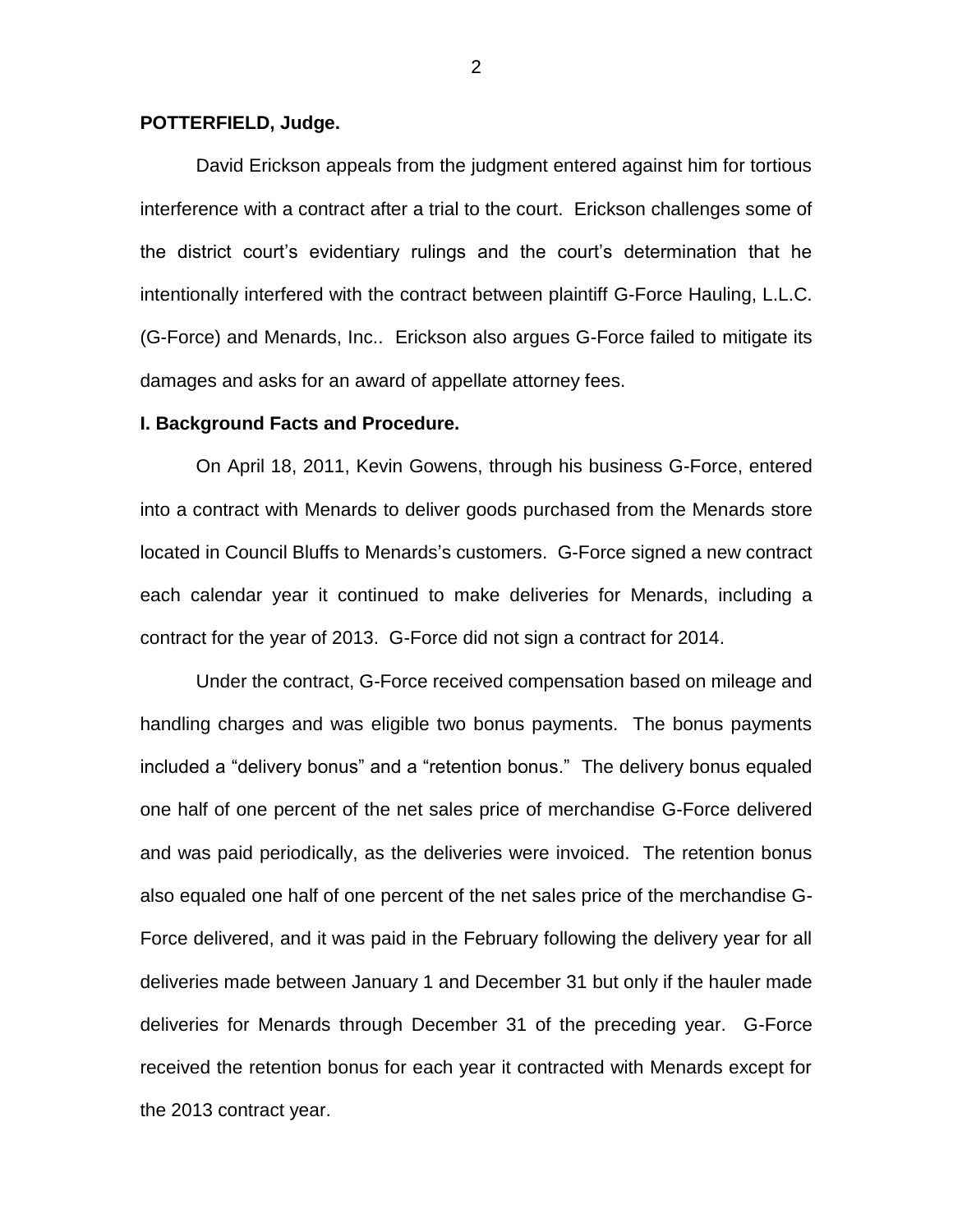On August 24, 2013, Erickson began working for G-Force. Erickson made deliveries for G-Force under G-Force's contract with Menards; he made his last delivery for G-Force in November 2013. During the time he worked for G-Force, Erickson and Gowens discussed the hauling contract between G-Force and Menards. Specifically, the two discussed the details of the retention bonus.

During 2013, to make deliveries, G-Force utilized a semi-truck with a Moffett (a truck-mounted forklift), which was attached to the trailer of the semi-truck with chains. The Moffett was used to load and unload the truck. Specifically fit chains were necessary to secure the Moffett to the semi. This was the only vehicle G-Force had registered with the department of transportation (DOT) to make commercial deliveries.

Sometime before December 15, 2013, G-Force's Moffett ceased functioning. In order to continue making deliveries, G-Force rented a Moffett from Heartland Transport; G-Force continued to use its own truck and trailer with the rented Moffett, and it attached the rented Moffett to the trailer using its own chains, which were bolted to its trailer.

On December 15, Erickson purchased from Heartland Transport a flatbed semi-trailer and a Moffett (the same one G-Force had been renting) with all accessories (including chains and restraints). The next day, Erickson went to the Council Bluff Menards—where G-Force kept its truck—and removed the purchased Moffett from G-Force's trailer. Erickson also removed the chains attached to G-Force's trailer.

Once Gowens realized Erickson removed the chains, he attempted to contact Erickson several times. Erickson never responded. Gowens then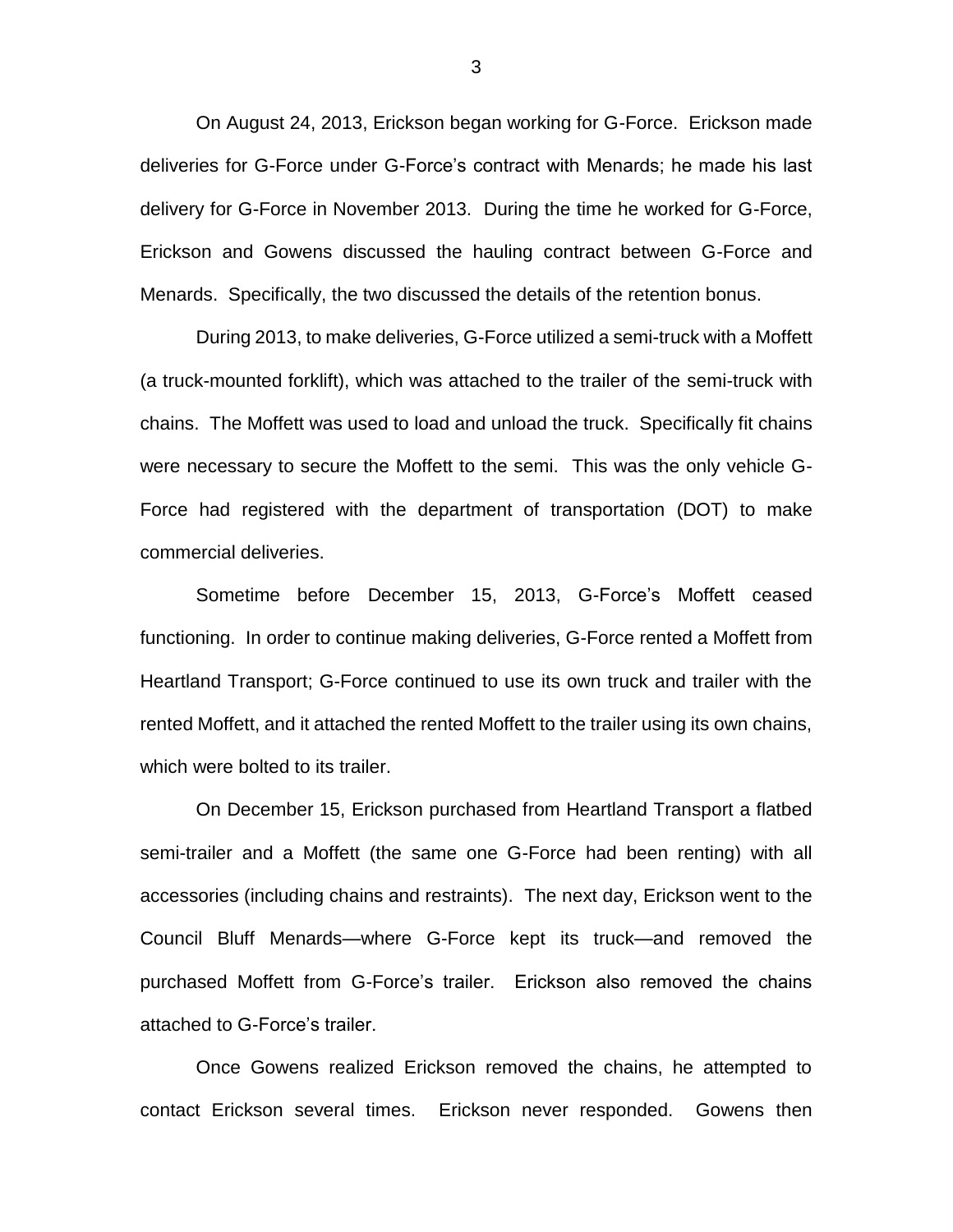attempted to obtain new chains, but he could not find any to purchase locally and when he tried to order a set, he learned they would not arrive for at least two weeks. Gowens testified G-Force could not make any deliveries without the chains because he had no other way to secure his Moffett and he had no other vehicles that were registered to make commercial deliveries. G-Force did not make any deliveries for Menards from December 16 to December 31, 2013.

Menards refused to pay G-Force its 2013 retention bonus because it failed to make deliveries for the entire calendar year. The manager of the Menards store agreed G-Force's retention bonus for 2013 would have totaled \$25,518.61.

G-Force filed a breach-of-contract suit against Menards and a claim against Erickson for tortious interference with its contract with Menards. After being forced to arbitration with Menards, Menards paid G-Force \$12,000 in a settlement and was released from the lawsuit. Gowens testified G-Force was seeking the rest of the amount of the unpaid retention bonus from Erickson as damages.

After a bench trial, the district court found in G-Force's favor, entering judgment against Erickson for \$13,518. Erickson appeals.

#### **II. Standard of Review.**

Although Erickson maintains G-Force's action against him was in equity, G-Force filed its action at law. *See Van Sloun v. Agans Bros., Inc.*, 778 N.W.2d 174, 178 (Iowa 2010). Additionally, the district court ruled on evidentiary objections during trial and ultimately issued a judgment. *Id.* (noting, as a "litmus test," that actions are at law when evidentiary objections are ruled on by the trial court and trial courts generally issue judgments in a legal action).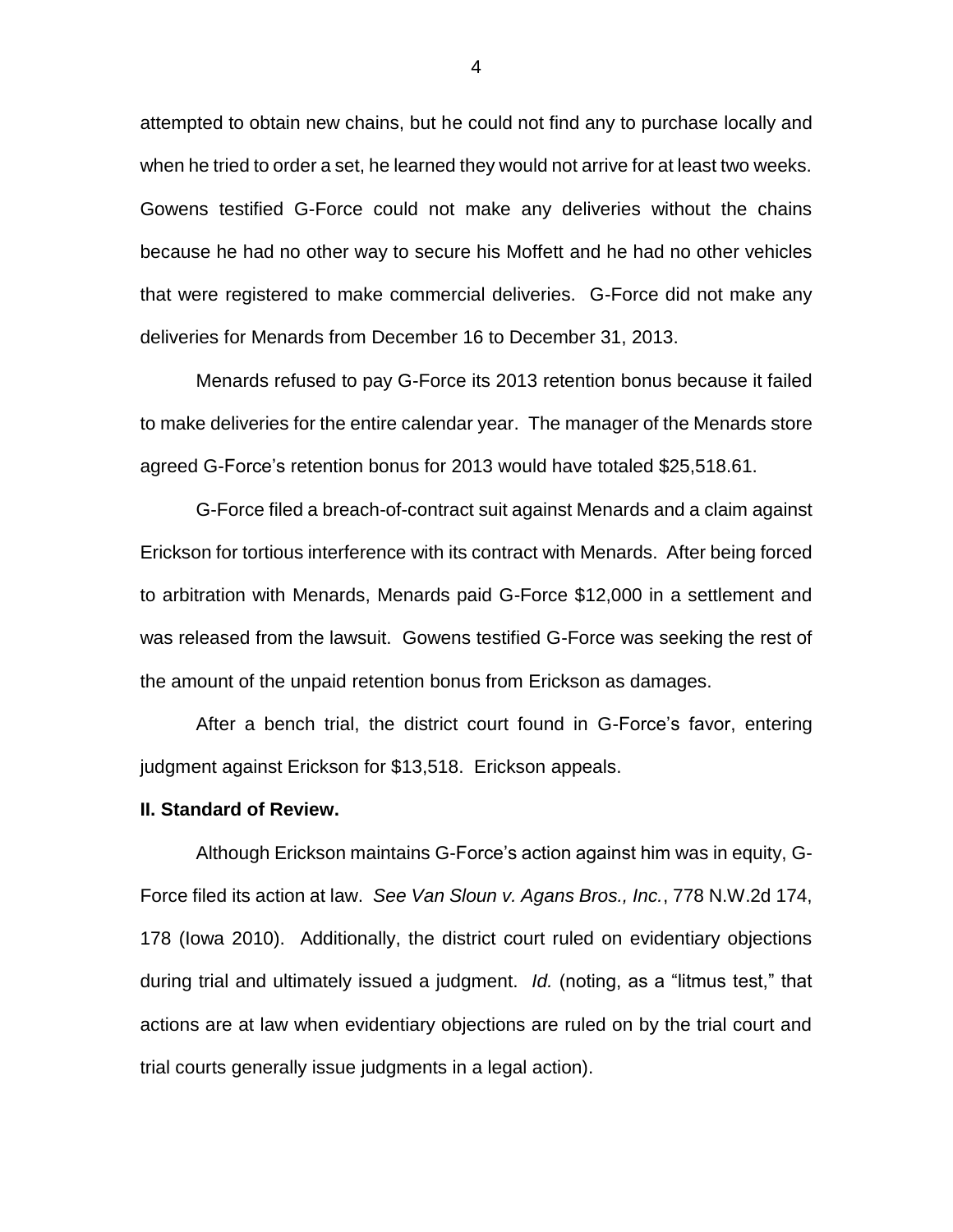We review law actions for correction of errors at law. Iowa R. App. P. 6.907. The district court's findings of fact are binding on us if they are supported by substantial evidence. *NevadaCare, Inc. v. Dep't of Human Servs.*, 783 N.W.2d 459, 465 (Iowa 2010). "Under this standard, we view the evidence in a light most favorable to upholding the district court's judgment." *Data Documents, Inc. v. Pottawattamie Cty.*, 604 N.W.2d 611, 615 (Iowa 2000).

### **III. Discussion.**

Erickson maintains the district court erred in admitting statements from a third party and a police report into evidence. Generally, we review the district court's evidentiary and trial objection rulings for an abuse of discretion. *Kurth v. Iowa Dep't of Transp.*, 628 N.W.2d 1, 5 (Iowa 2001). However, we review hearsay rulings for errors at law. *Id.* 

First, Erickson claims the district court erred when, over his objection, Gowen was allowed to testify as to the statements of a third party as follows:

Q. Now, what happened then on or about December 15, 16 of 2013? A. On the—Okay, so I receive a phone call that "Dave Erickson has come and removed the Moffett from your trailer." No big deal. That's fine because if he bought it or whatever. But they said that "the problem is he took your chains too." So when I go—

The court asked G-Force's attorney if the statement "was going to the truth of the matter asserted," and counsel responded, "Well, I'm more asking him did he get a phone call and what was the phone call in regards to that prompted him to go--." The court then overruled the objection.

While the third-party statements Gowen testified about would typically be hearsay, here they were offered for the non-hearsay purpose of explaining the actions Gowen took next. "[A] statement that would ordinarily be deemed hearsay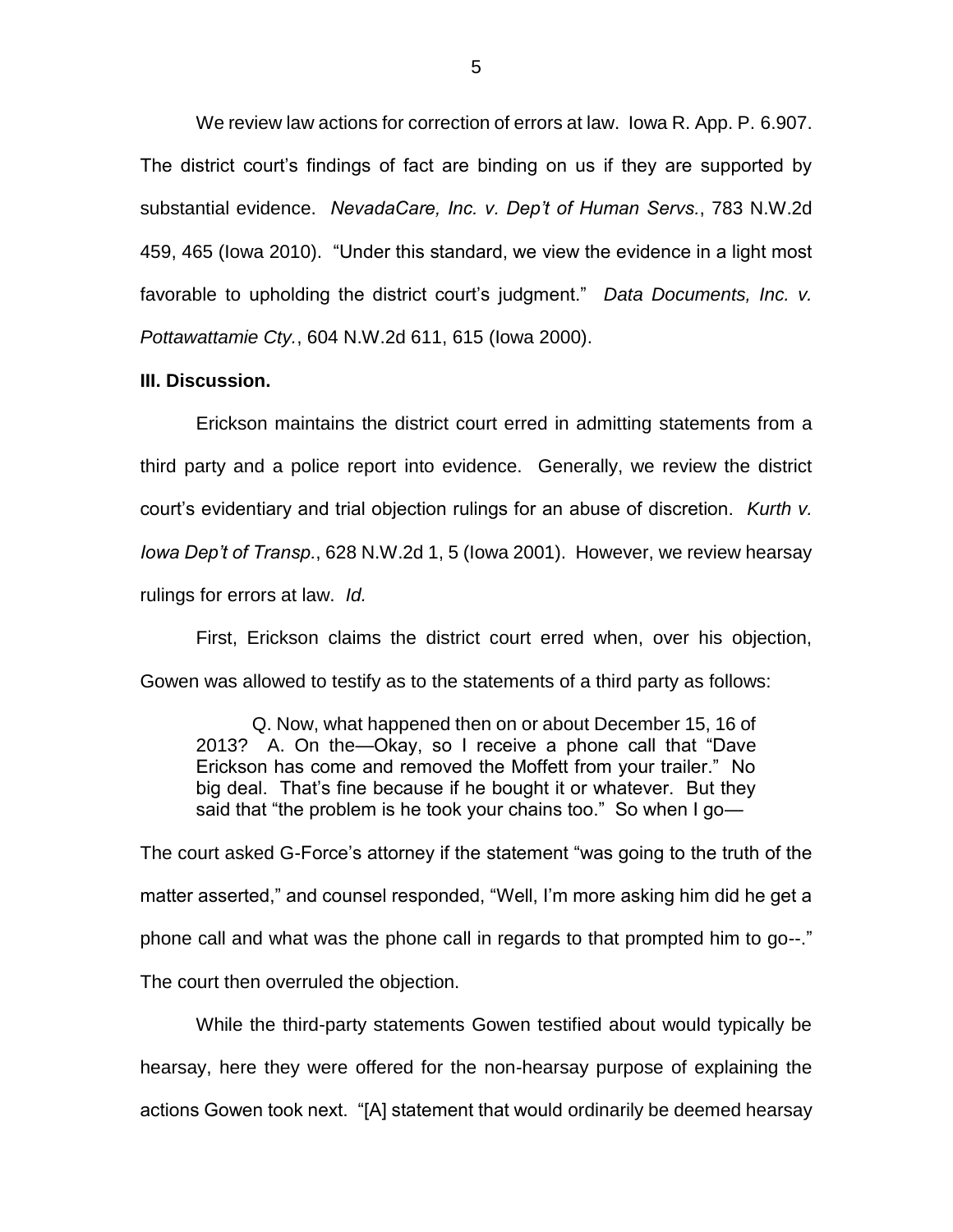is admissible if it is offered for a non-hearsay purpose that does not depend upon the truth of the facts presented." *McElroy v. State*, 637 N.W.2d 488, 501 (Iowa 2001). "For example, the statement may be offered simply to demonstrate it was made, to explain subsequent actions by the listener, or to show notice to or knowledge of the listener." *Id.* It is the role of the court to "determine if the party's true purpose in offering the evidence was in fact to prove the statement's truth." *Id.* at 502. As the district court did, we conclude the evidence was actually offered to explain Gowen's actions. Thus, the district court did not err in admitting the third-party statements.

Next, Erickson maintains the district court erred when it admitted the police report, which was created after Gowen reported Erickson for stealing his chains, because the report included hearsay statements from several individuals, including a statement from Jacob McCloud, a Menards employee, that he told Erickson the chains belonged to G-Force—not Heartland Transport—at the time Erickson removed them with the Moffett.

The court allowed G-Force's counsel to read a statement from the report when questioning Erickson, initially stating it was allowed for "impeachment." Over Erickson's objection, G-Force was allowed to ask Erickson the following:

Direct your attention to page 3 [of the police report], and there's a highlighted paragraph, I then make—be the second to last, "McCloud stated that he informed Erickson that the chains belonged to Gowens and that the chains had never been switched out, just the [Moffetts]." Do you recall any individual saying that to you?

But those statements were not the prior statements of Erickson and thus cannot be used to impeach him. "[T]he foundational basis for admissibility of an out-ofcourt statement *as impeachment* is a contradictory statement by the declarant at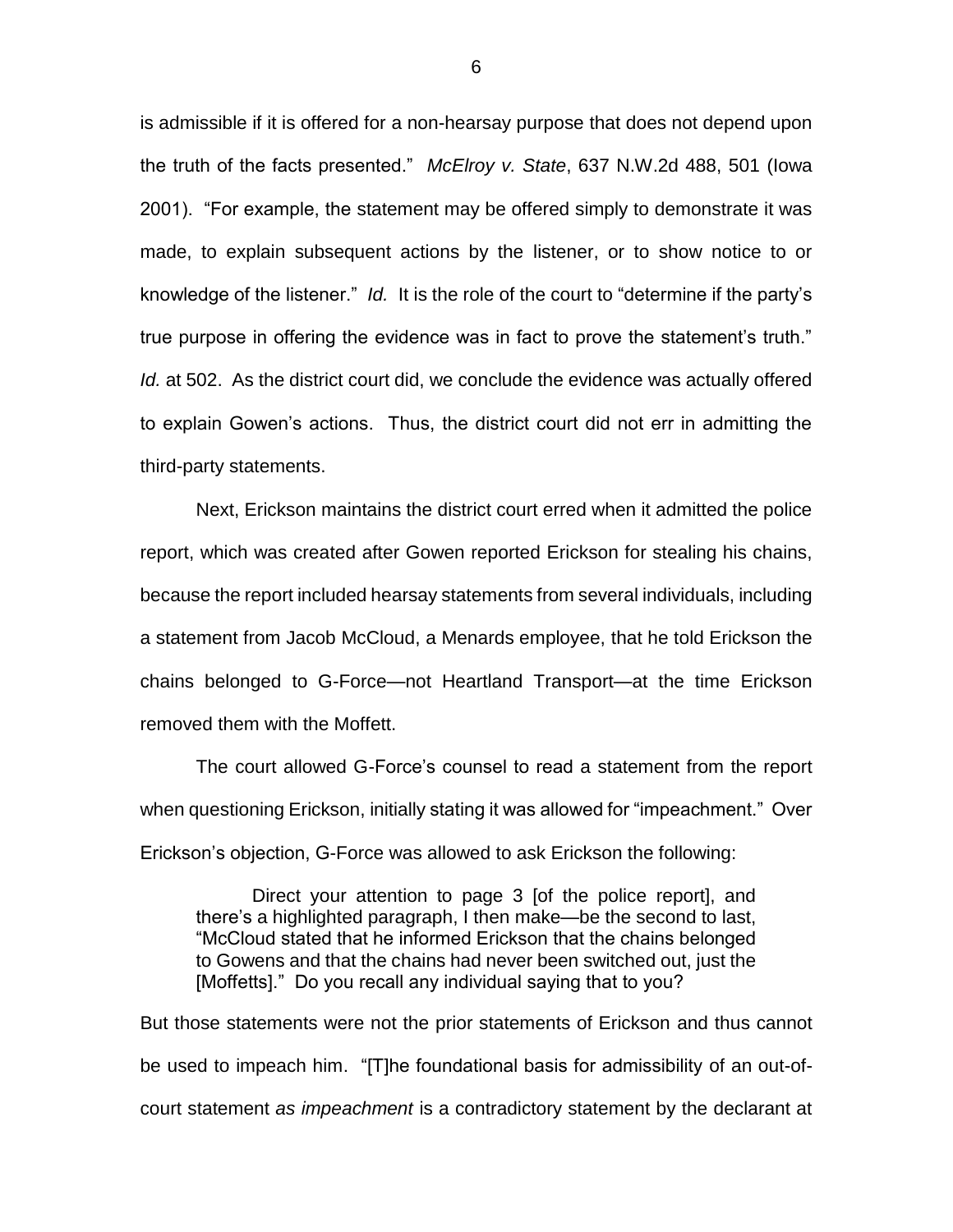trial." *Brooks v. Holtz*, 661 N.W.2d 526, 531 (Iowa 2003); *see also Bauer v. Cole*, 467 N.W.2d 221, 225 (Iowa 1991) ("[A] previous statement of a witness cannot be used for impeachment unless the present testimony is at material variance with the prior statement."); *State v. Oshinbanjo*, 361 N.W.2d 318, 322 (Iowa 1984) (noting the proper foundation must be laid before a prior inconsistent statement is admitted, including alerting the witness "to the nature of the prior statement or time and place of its making" and giving "the witness an opportunity to admit or deny making the statement"). Moreover, by qualifying the statement as "impeachment," the court presumed it was true for the matter it asserted—that Erickson was notified the chains he was taking did not belong to him.

A few questions later, G-Force attempted to again read directly from the police report, and Erickson objected, stating, "Reading from a document that's not been accepted into evidence is full of hearsay." G-Force responded that it would offer the police report as an exhibit because "it's impeachment as well." The court admitted the report after discussing Erickson's objection regarding relevancy but did not explicitly rule on the hearsay objection.

The report should not have been admitted, as it was hearsay and does not fall within the public-records exception to the hearsay rule. *See* Iowa R. Evid. 5.803(8)(b)(i); *see also State v. Reitenbaugh*, 392 N.W.2d 486, 489–90 (Iowa 1986). We presume prejudice when hearsay is improperly admitted unless the contrary is affirmatively established. *State v. Sowder*, 394 N.W.2d 368, 372 (Iowa 1986).

G-Force urges us to find that the admission of the report and the indication that McCloud told Erickson the chains belonged to G-Force as Erickson was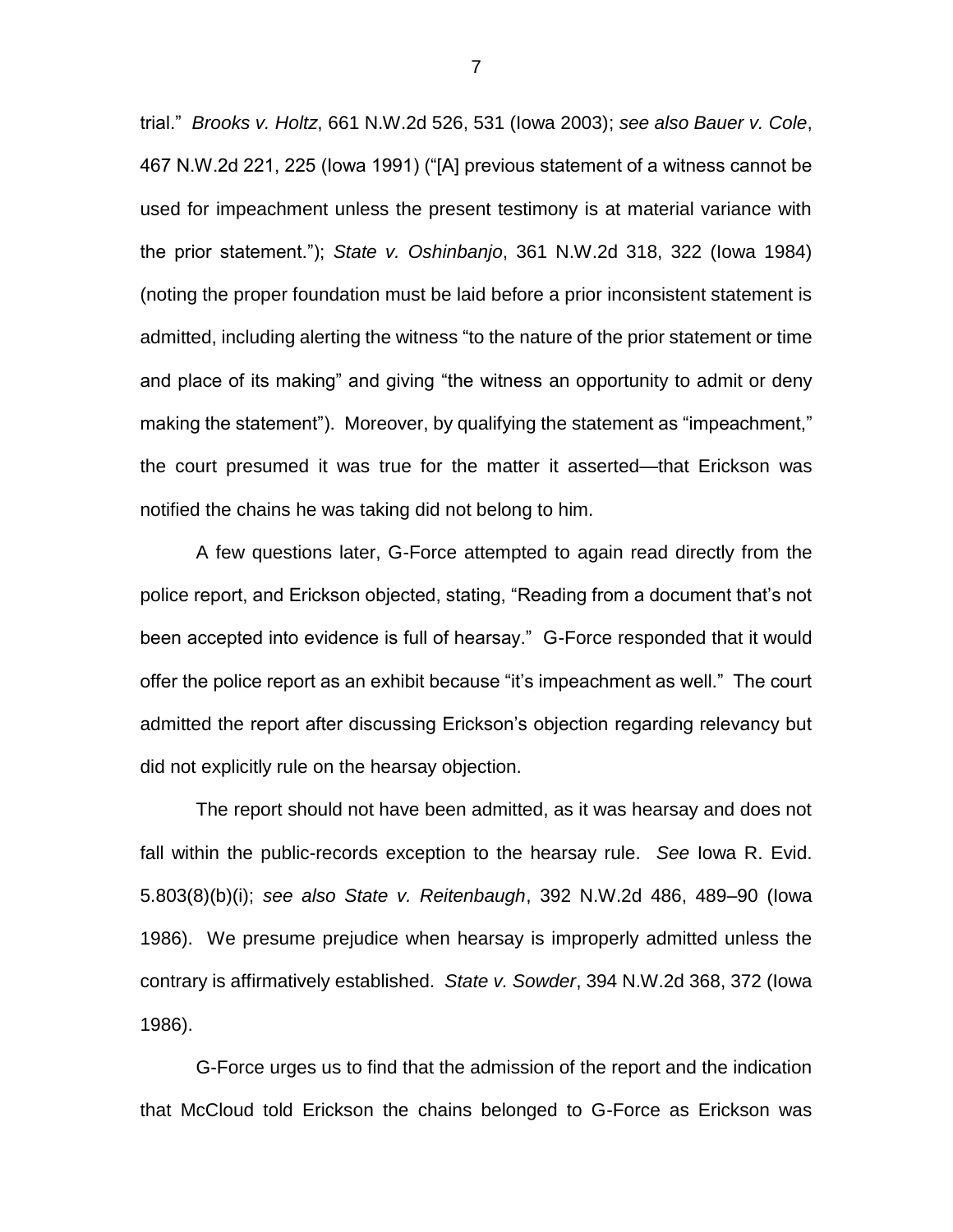removing them was not prejudicial because the court "relied on the same not as proof of who actually owned the chains but rather primarily to conclude that Erickson was on notice" G-Force claimed it owned them. But the court's conclusion that Erickson was "on notice" was central to its determination that Erickson's actions of removing the chains amounted to "intentional and improper interference with the contract"—a necessary element of finding tortious interference with G-Force's hauling contract. *See Gibson v. ITT Hartford Ins. Co.*, 621 N.W.2d 388, 399 (Iowa 2001) (providing the elements of intentional interference with a contract). In reaching its conclusion as to the element, the court stated:

[Erickson's] conduct was done without any notice to [G-Force]. [Erickson] testified that he did not think it necessary to contact [G-Force] before or after removing the chains, even after being told by Jacob McCloud that the chains belonged to [G-Force] and should be left attached to the vehicle. [Erickson] asserted that he had a legal right to the chains because they were included in the sales receipt. However, the chains attached to [G-Force's] truck did not belong to Heartland Transport and were not sold to [Erickson]. [Erickson] was made aware that the chains belonged to [G-Force], but did not attempt to contact [G-Force] in order to sort out who they belonged to.

Here, the hearsay evidence at issue is at the heart of this matter, so we cannot say the absence of prejudice has been affirmatively shown. *See Gacke v. Pork Xtra, L.L.C.*, 684 N.W.2d 168, 184 (Iowa 2004) (determining the inadmissible hearsay evidence "cannot fairly be characterized as nonprejudicial" because the "evidence directly addressed th[e] central issue"). Therefore, we reverse and remand for new trial. 1 *Id.*

 $\overline{a}$ 

Because we remand for new trial, we need not decide Erickson's claims regarding whether G-Force mitigated its damages or the elements of tortious interference were met.